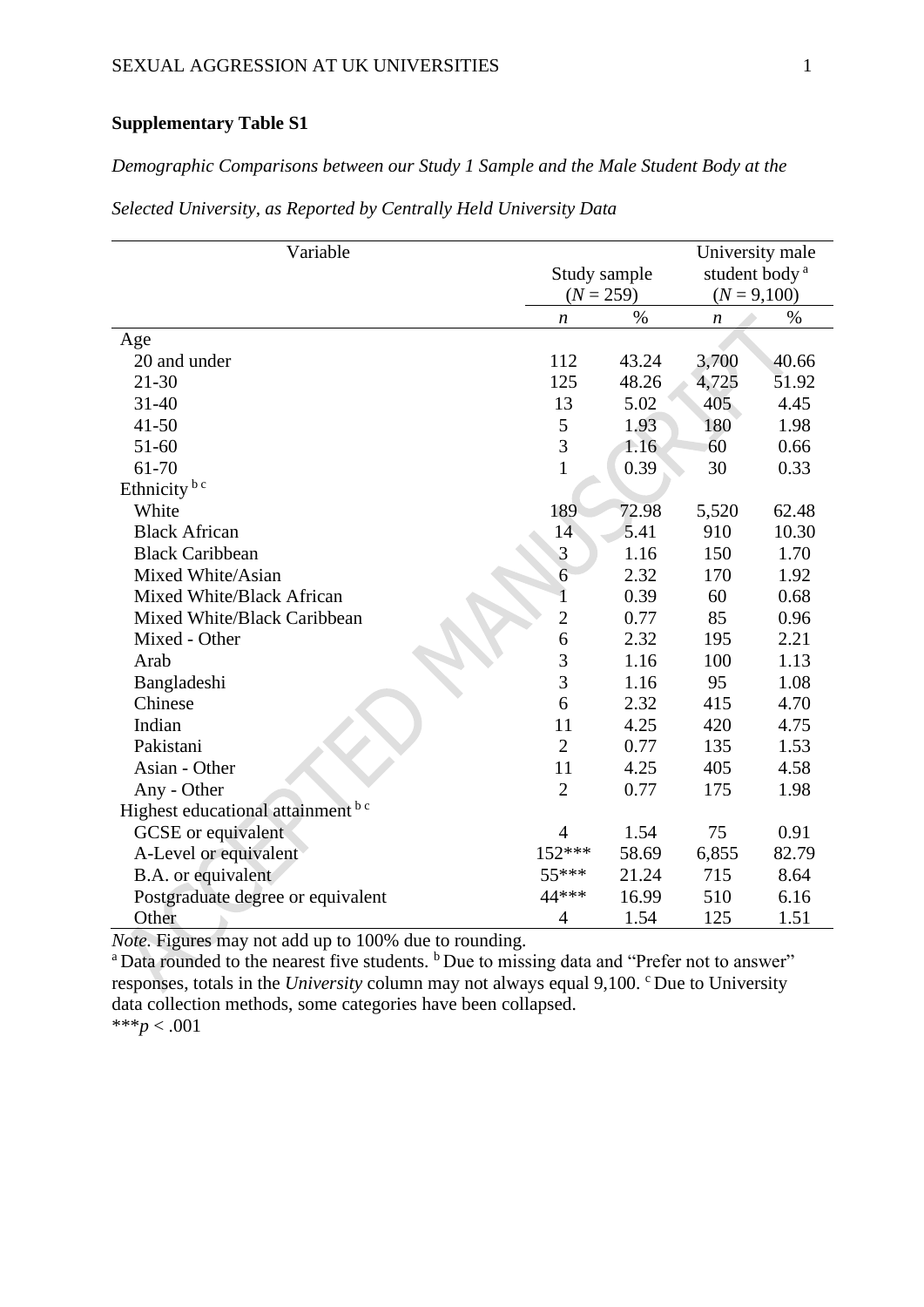## **Supplementary Table S2**

| Variable                       | Study 1            |                    | Study 2            |                    |  |
|--------------------------------|--------------------|--------------------|--------------------|--------------------|--|
|                                | $SA (n = 33)$      | NSA $(n = 226)$    | SA $(n = 30)$      | NSA $(n = 265)$    |  |
|                                | $n\left(\%\right)$ | $n\left(\%\right)$ | $n\left(\%\right)$ | $n\left(\%\right)$ |  |
| Age                            |                    |                    |                    |                    |  |
| 20 and under                   | 13 (39.39)         | 99 (43.81)         | 7(23.33)           | 85 (32.08)         |  |
| 21-30                          | 18 (54.55)         | 107(47.35)         | 17(56.67)          | 135 (50.94)        |  |
| $31 - 40$                      | 2(6.06)            | 11 (4.87)          | 6(20.00)           | 30(11.32)          |  |
| $41 - 50$                      | 0                  | 5(2.21)            | $\theta$           | 8(3.02)            |  |
| 51-60                          | $\overline{0}$     | 3(1.33)            | $\theta$           | 4(1.51)            |  |
| $61+$                          | $\overline{0}$     | 1(0.44)            | $\theta$           | 3(1.13)            |  |
| Ethnicity                      |                    |                    |                    |                    |  |
| White British                  | 16(48.48)          | 135 (59.73)        | 20(66.67)          | 188 (70.94)        |  |
| White Irish                    | 1(3.03)            | 5(2.21)            | $\overline{0}$     | 1(0.38)            |  |
| White - Other                  | 3(9.09)            | 29 (12.83)         | 3(10.00)           | 21 (7.92)          |  |
| <b>Black African</b>           | 1(3.03)            | 13(5.75)           | 2(6.67)            | 9(3.40)            |  |
| <b>Black Caribbean</b>         | 1(3.03)            | 2(0.88)            | $\overline{0}$     | 2(0.75)            |  |
| White/Asian                    | $\overline{0}$     | 6(2.65)            | $\theta$           | 1(0.38)            |  |
| <b>White/Black African</b>     | 0                  | 1(0.44)            | 1(3.33)            | 4(1.51)            |  |
| White/Black Caribbean          | $\overline{0}$     | 2(0.88)            | $\overline{0}$     | 1(0.38)            |  |
| Mixed - Other                  | 1(3.03)            | 5(2.21)            | $\overline{0}$     | 3(1.13)            |  |
| Arab                           | 1(3.03)            | 2(0.88)            | 1(3.33)            | $\overline{0}$     |  |
| Bangladeshi                    | $\theta$           | 3(1.33)            | 1(3.33)            | 3(1.13)            |  |
| Chinese                        | $\overline{0}$     | 6(2.65)            | $\theta$           | 8(3.02)            |  |
| Indian                         | 2(6.06)            | 9(3.98)            | $\overline{0}$     | 9(3.40)            |  |
| Pakistani                      | 1(3.03)            | 1(0.44)            | 1(3.33)            | 4(1.51)            |  |
| Asian - Other                  | $6(18.18)$ ***     | 5(2.21)            | 1(3.33)            | 7(2.64)            |  |
| Any - Other                    | $\theta$           | 2(0.88)            | $\overline{0}$     | 1(0.38)            |  |
| Highest educational attainment |                    |                    |                    |                    |  |
| GCSE or equivalent             | $\overline{0}$     | 4(1.77)            | 1(3.33)            | 8(3.02)            |  |
| A-Level or equivalent          | 20(60.61)          | 132 (58.41)        | 13 (43.33)         | 122 (46.04)        |  |
| B.A. or equivalent             | 9(27.27)           | 46 (20.35)         | 10(33.33)          | 87 (32.83)         |  |
| M.A. or equivalent             | 2(6.06)            | 37 (16.37)         | 5(16.67)           | 40 (15.09)         |  |
| Ph.D. or equivalent            | 1(3.03)            | 4(1.77)            | 1(3.33)            | 5(1.89)            |  |
| Other                          | 1(3.03)            | 3(1.33)            | $\theta$           | 1(0.38)            |  |
| University country             |                    |                    |                    |                    |  |
| England                        |                    |                    | 21 (70.00)         | 194 (73.21)        |  |
| Scotland                       |                    |                    | 4(13.33)           | 21 (7.92)          |  |
| Wales                          |                    |                    | 2(6.67)            | 17(6.42)           |  |
| Northern Ireland               |                    |                    | $\mathbf{0}$       | 2(0.75)            |  |
| Open University                |                    |                    | 1(3.33)            | 23 (8.68)          |  |

*Demographic Comparisons between SAs and NSAs in Studies 1 and 2*

*Note.* Figures may not add up to 100% due to rounding or participants providing "Prefer not to answer" responses.  $SA =$ Sexual aggressor; NSA = Non-sexual aggressor. \*\*\* $p < .001$